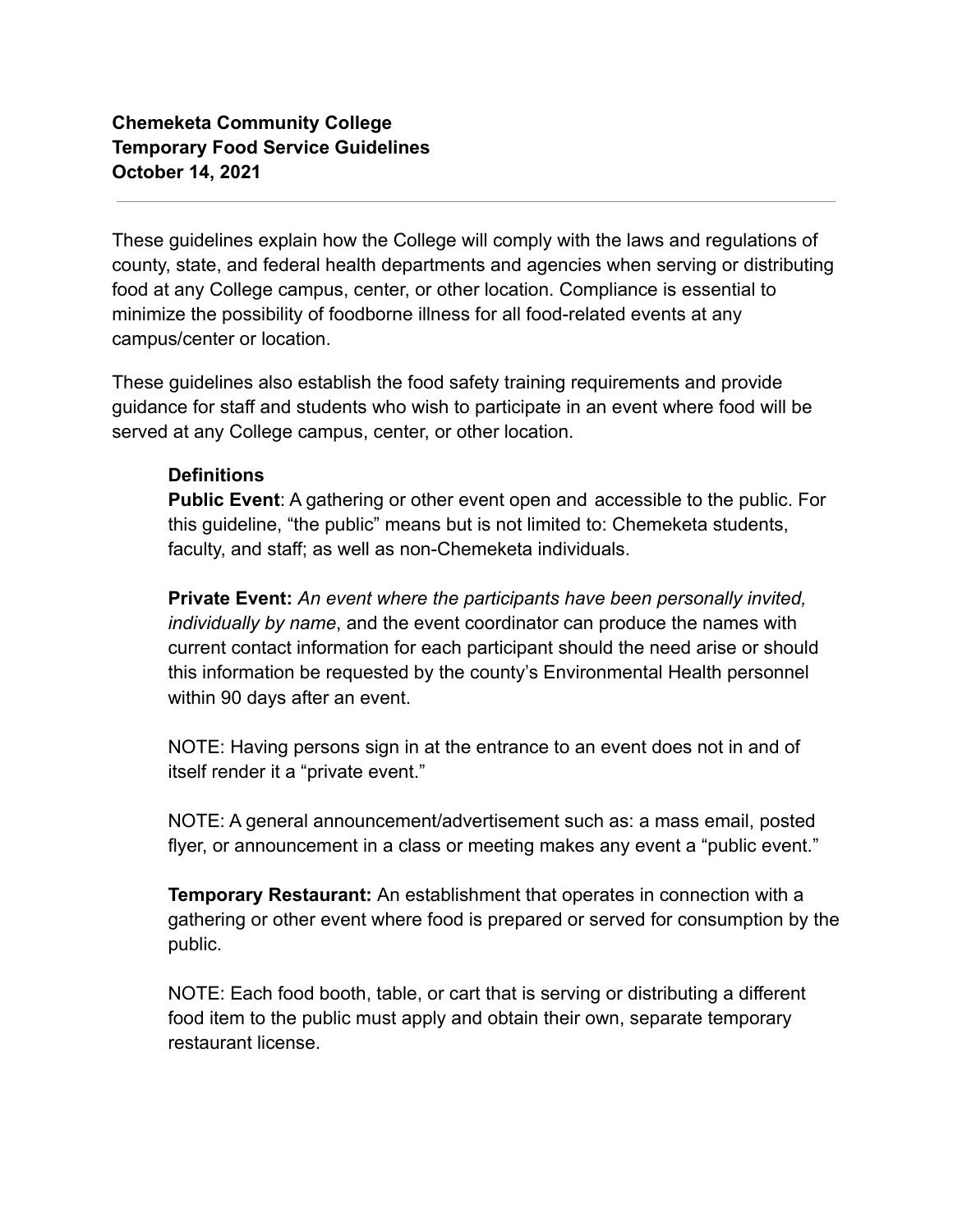**Person in Charge (PIC)**: *For a College department or student group* this means a benefitted Chemeketa employee who must have a current Food Handlers Card and has knowledge of food sanitation rules and procedures of the county and the College.

*For an outside restaurant or food cart* this means they must designate one of their employees, who is properly credentialed, as the PIC.

### **Introduction**

Oregon law requires each person or organization that wishes *to sell* or *give out* food to the *public* to obtain a Temporary Restaurant License. This means that for each event each food booth, table, or cart that is serving or distributing a different food item must apply for a separate license. This applies to any temporary operation or an event where food is served to the public, such as a carnival, celebration, fair, or festival (e.g., Cinco de Mayo, Neighborhood Fair).

The Northwest Innovations (NWI) and College Vending Services complies with all appropriate county, state, and federal laws and regulations for the preparation and service of food and beverages to all persons at all College campuses, centers, and other locations*.* Northwest innovations is the preferred provider for the provision of food service and they meet all of the requirements in this guideline.

A College department, organization, or student group that wishes to serve food (outside of the services provided by NWI) to the public at any campus, center, or other location for a single event must be in compliance with all laws and regulations of the state, federal government, the county where the event is being held, and the requirements of the College.

CSSD will maintain a record of all non-NWI food events held on any campus, center, or other location in order to record and evaluate the College's compliance with these laws and regulations. NWI maintains a record of all food events that they provide on campus.

### **Procedure to Obtain Authorization to Hold Event**

For *any* event where food will be served, the first step will be to:

• Complete and submit an Agreement to Sell or Serve Food at least 7 work days prior to the event to CSSD, who will consult with NWI.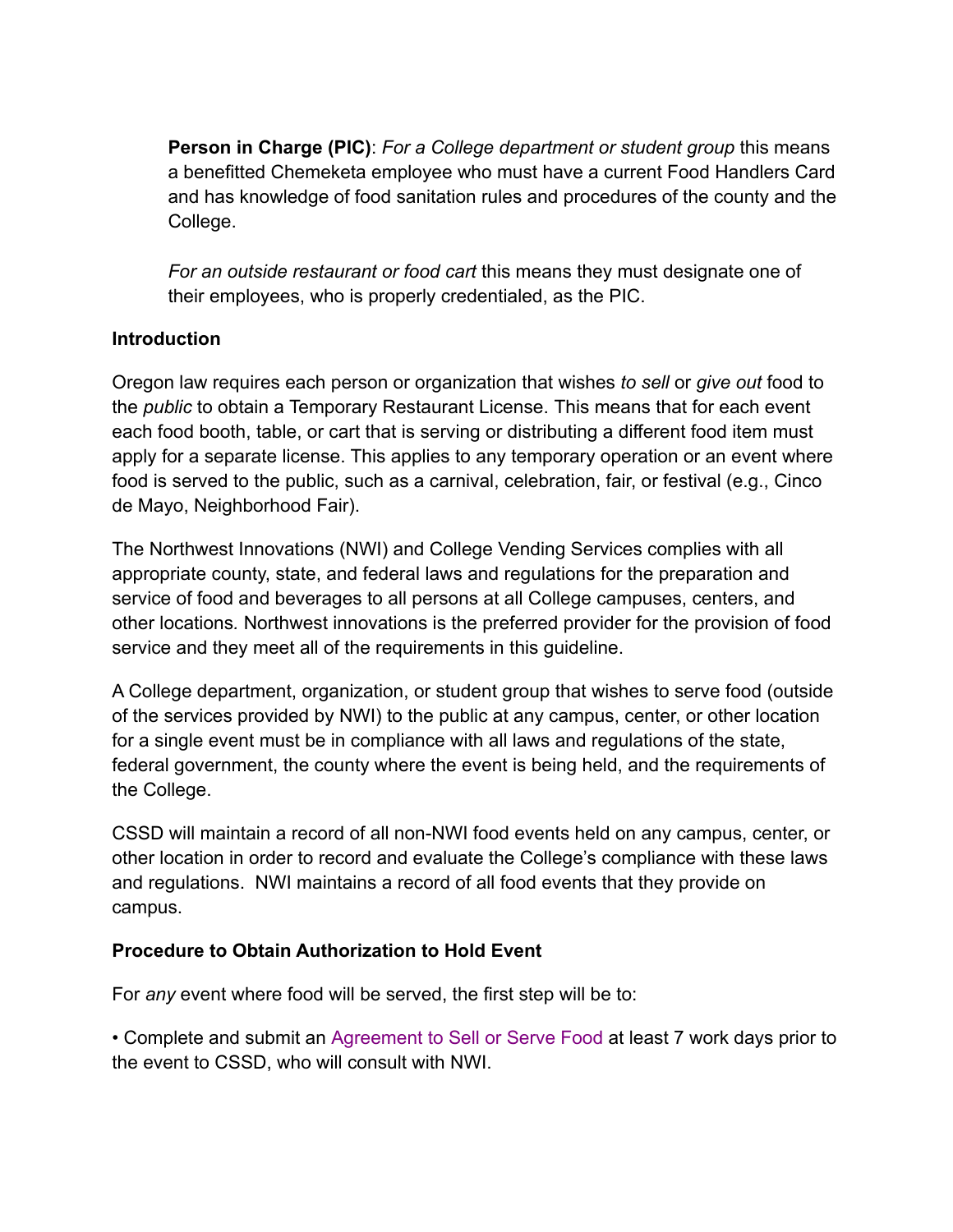Based on past history, most events that serve food will meet the definition of a public event. In addition to completing the Agreement to Sell or Serve Food, one must also do the following for a *public* event:

1. A non-NWI vendor/entity preparing and serving the food must complete and submit an Application for a Temporary Restaurant License 15 days prior to the event to the county's Environmental Health Department in the county where the event will be held.

- If an outside vendor is used, submit the vendor's Temporary Restaurant License and/or Business License to Food Services; and
- The vendor's Certificate of Liability Insurance with an Additional Insured Endorsement naming Chemeketa Community College as an Additional Insured 7 work days prior to the event to Kevin Walther
	- $\circ$  NOTE If the restaurant is applying for a Temporary Restaurant License, a copy of the paid application must be sent to Kevin.

For a private event as described in the Definitions section, a Temporary Restaurant License is not required because food is not being served to the public and all the guests have been personally invited. However, other requirements in this guideline to ensure food safety will still apply.

# **HOLDING THE EVENT**

Once authorization has been obtained, the following steps must be taken:

- 1. Post the Temporary Restaurant License and any other required documents in open view of customers during the event;
- 2. Ensure there is a Person in Charge (PIC), as described in the Definitions section, at the booth during the county's inspection process and at all times while food is being served;
- 3. Ensure the food booth or table is properly set up and with the required hand washing unit;
- 4. Ensure each person working at the food booth or table has a valid Food Handler Card. This card must be available on request by inspectors and College staff;
- 5. Ensure that only authorized food items are served at the booth or table; NOTE: All food should be produced by Northwest Innovations; if they are not able to provide the food then it must be prepared at an inspected restaurant's licensed location, and then may be served "ready-to-eat" on the College's campus, center, or other location. This applies regardless if the food is being sold or given away by a College department or student group.

NOTE: The US Department of Agriculture (USDA) prohibits either the giving away or the reselling of a product that has a meat composition of 3% or higher.